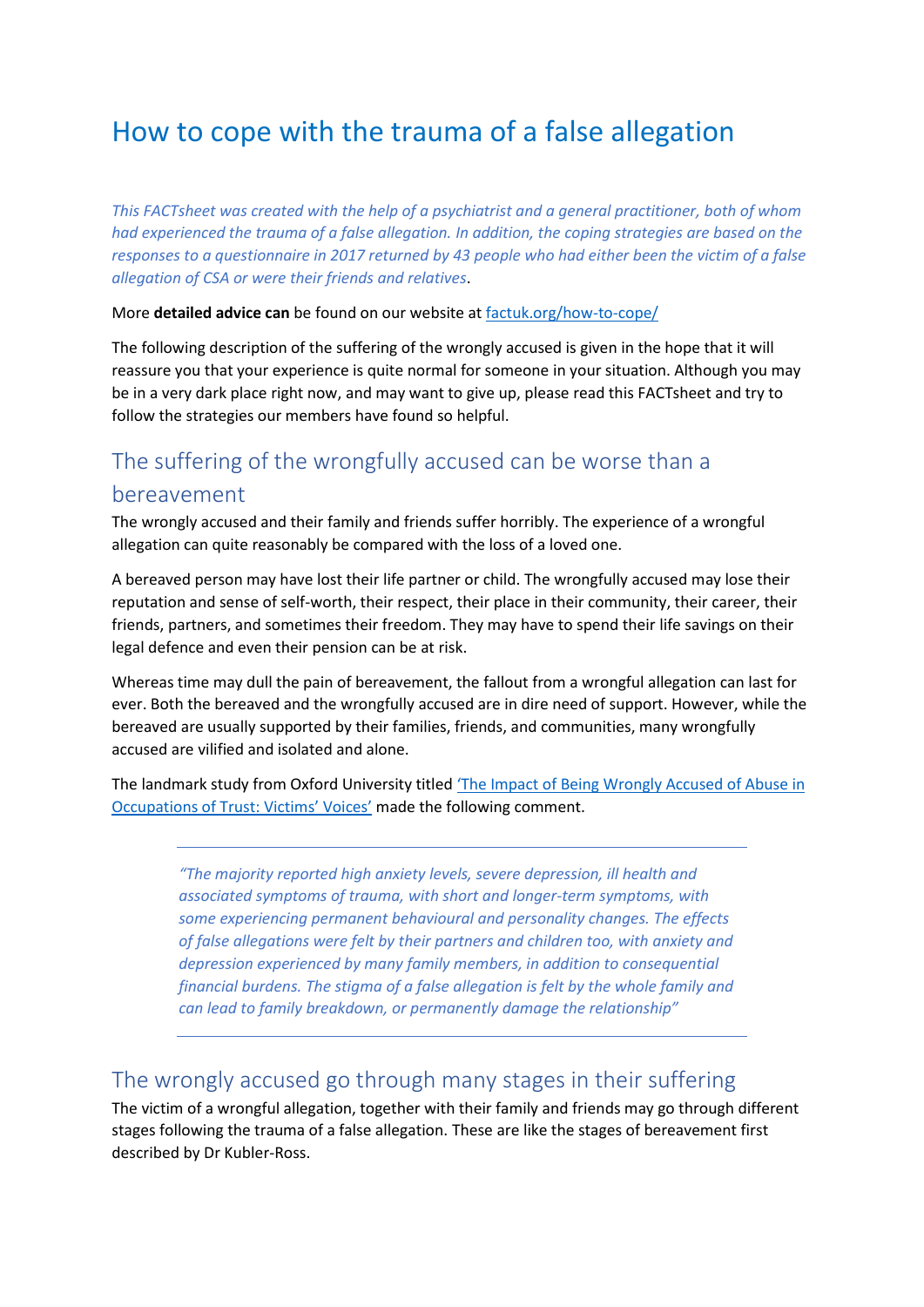### Shock, withdrawal, and panic

Initially it is not unusual for the victim to be in shock, sometimes paralysed into inaction. Some may remain in this state of paralysis right throughout the investigation and possible trial.

*'From the word 'go', he went into a kind of cocoon… you would think that [someone with his knowledge and experience of criminal justice] would leap into action and start gathering evidence left right and centre… not ever. I did all that… he removed himself from the process and zoned out during court proceedings…. The whole thing was distasteful in the extreme to him… we never discussed his mental health, there was no point talking about it.' (1)*

The victim can experience panic attacks, insomnia and be extremely anxious about the future (2).

#### Anger

However, after the initial shock, many will react to the grievous hurt that has been done to them. Most will be incredibly angry against their accuser, the police, the justice system, the state, and maybe their employer and colleagues. Their extreme anger and combative attitude can be misunderstood by those who have not been in a similar situation and may cause an unfavourable impression when they try to defend themselves.

#### Loss of self-confidence and fear

The victim will feel they have had their reputation and sense of self-worth destroyed and the result of this is that their self-confidence can be wrecked. (3). Some will feel anxious, hypervigilant and even paranoid in public places, believing that they are being judged by others.

#### Depression and guilty feelings

Depression and unwarranted self-blame ('what is it about me that would lead someone to make such a vile accusation?'), even to the point of feeling suicidal, are common feelings (4).

#### Post-traumatic stress disorder

Some experience symptoms of post-traumatic distress disorder with panic attacks and flash backs.

#### Acceptance

Many people will find it extremely difficult to reach this stage, because the consequences of a wrongful allegation may be lifelong.

One person who was never prosecuted said *'the wounds do, now and then, re-open and throb painfully. We will never be quite the same again.'* (5)

Acceptance doesn't mean pretending that a grave injustice never happened or accepting the status quo; in fact, it may be helpful to campaign for the changes in the justice system that are needed.

Acceptance in this context is about letting go of anger. The problem is that although it is quite reasonable, normal, and understandable to feel extremely angry, in the long term this anger is destructive and harmful to the victim of the wrongful allegation.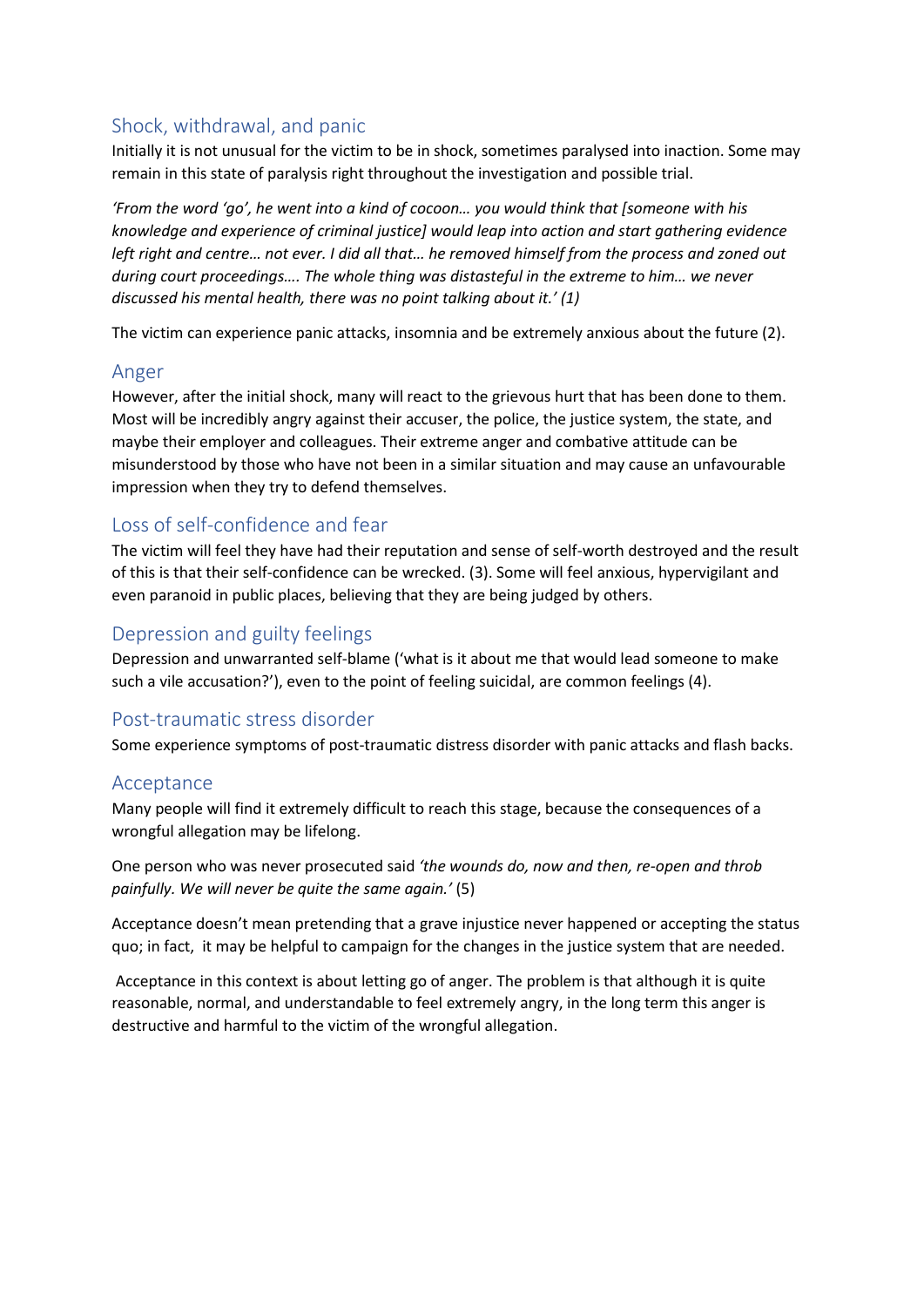#### How to cope

The following advice is a summary of strategies recommended by over 40 of our members including a psychiatrist and a GP.

#### In the immediate aftermath of the investigation

- 1. **Talk** about your situation with close family and friends. You may be surprised how supportive they are. The majority of those responding to the questionnaire found them helpful. If your work place prohibits you from speaking to anyone, get legal advice because this avenue of support is vital and could be lifesaving.
- 2. **Phone FACT's helpline** on 0843 289 2016 or contact us by email on at [support@factuk.org](mailto:support@factuk.org) You can also **speak to the Samaritans** on 116 123 (in the UK and the Republic of Ireland). Don't keep it all to yourself. We will listen and understand what you are going through.
- 3. Get good **specialist legal advice** from a team that will support you and believe in your innocence. FACT can help you find a good solicitor.
- 4. **See your GP as soon as possible**. Your doctor can help you look after your mental and physical health at this difficult time and can keep a record of your suffering. Don't be afraid to take medication such as antidepressants and sleeping tablets if recommended by your doctor.
- 5. **Contact your Union** and/or professional indemnity insurance provider.
- 6. **Don't talk to the media**; if necessary, let your legal advisor do the talking for you.

#### In the longer term

- 1. Keep in touch with family and friends and **keep talking**.
- 2. Make use of **FACT's support**, come to FACT conferences, and speak to other members of FACT who are in the same situation as you. We understand what you are going through because we have been there too. FACT's website has many helpful resources.
- 3. Continue to **visit your doctor** and take medication if prescribed.
- 4. You will feel better if you can take active steps to **regain some control** of the situation.

Some of the strategies recommended by our respondents are:

- Get involved in **campaigning for justice** for the wrongfully accused.
- **Support others** in the same situation.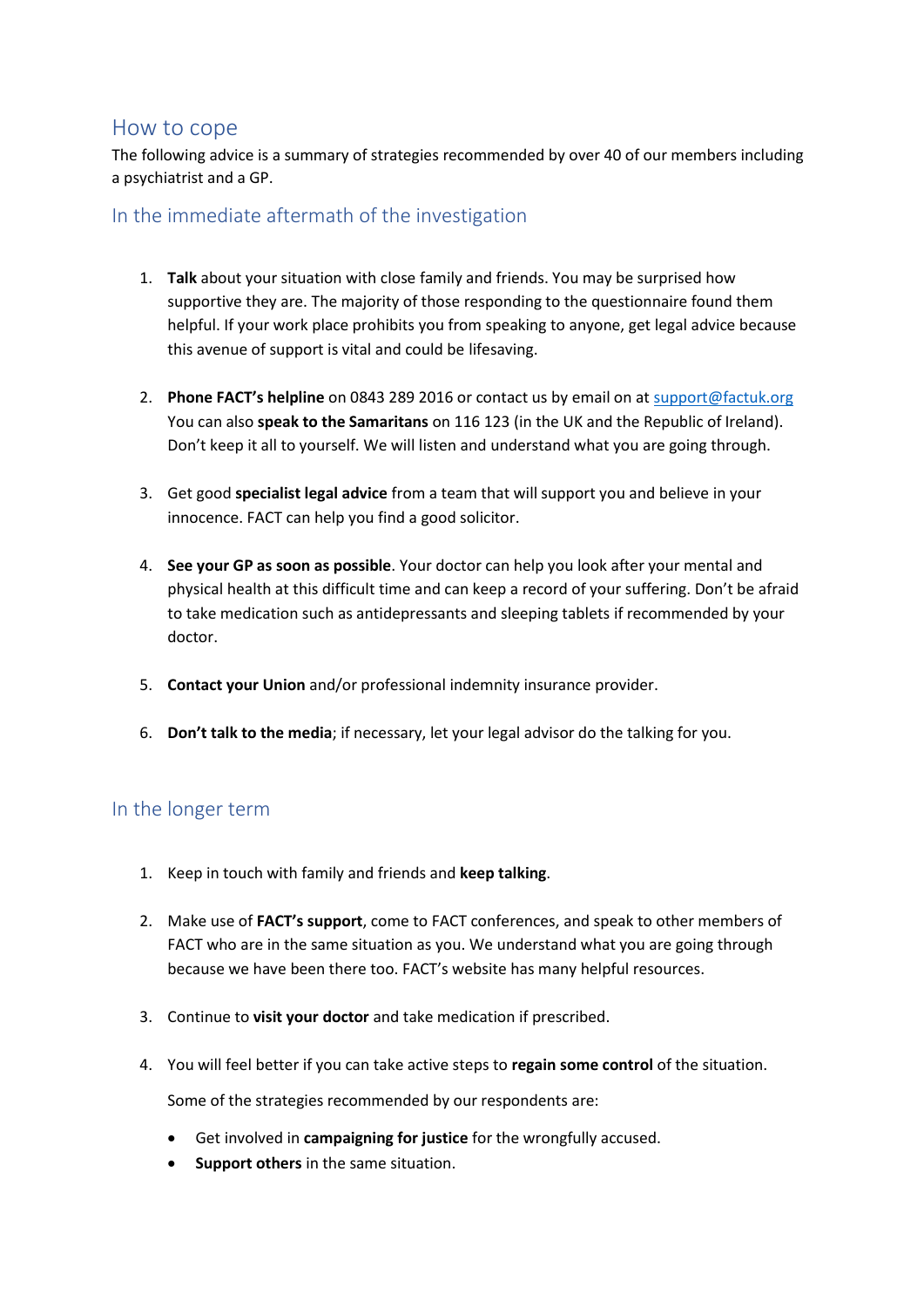- Research the allegation and/or the complainant
- **Help your legal team** prepare your defence.
- Keep a diary, including detailed notes of meetings, correspondence, and phone calls.
- Research false memories and the phenomenon of wrongful allegations.
- Read accounts of other victims of wrongful allegations.
- 5. These **psychological strategies** can help control your anxiety and depression.
	- Try to keep your anxiety in a **separate "compartment"** of your mind.
	- **Limit** the amount of time during the day during which you and your partner/spouse discuss the situation.
	- Try to live in the moment because brooding over the past causes depression and anger and thinking too much about the future causes anxiety. You may want to learn and practise the technique of '**mindfulness**'.
	- Recognise **destructive thoughts** early before they spiral out of control, don't bottle them up, talk to someone.
	- **Positive framing** is another useful tool for neutralizing destructive thoughts. See [factuk.org/how-to-cope/the-psychological-basis-of-trauma-and-how-to-cope-with-it/](https://factuk.org/how-to-cope/the-psychological-basis-of-trauma-and-how-to-cope-with-it/)
- 6. These distraction techniques can also help control your mood.
	- **Exercise**, such as long walks.
	- Keep busy.
	- Go on weekends away or **holidays** somewhere completely different.
	- Visit family and friends.
	- Listening to music, watching escapist or comedy films and TV can be helpful.
	- Start a creative hobby or find a constructive project.
	- Do voluntary work.
- 7. **Counselling** can be helpful but check their confidentiality policy first. Some counsellors will feel they need to pass on information about you if they (mistakenly) think you are a risk to others.
- 8. **Cognitive behaviour therapy** (CBT) is different to counselling and is often available on the NHS via your GP. CBT is a practical therapy that aims to improve your mood by altering the way you think about yourself and helps you to neutralize and overcome destructive thoughts.
- 9. If you visit your **priest or faith leader** bear in mind that they may have an obligation to take safeguarding measures which may restrict what you can do in your faith community. You may want to seek spiritual support elsewhere.